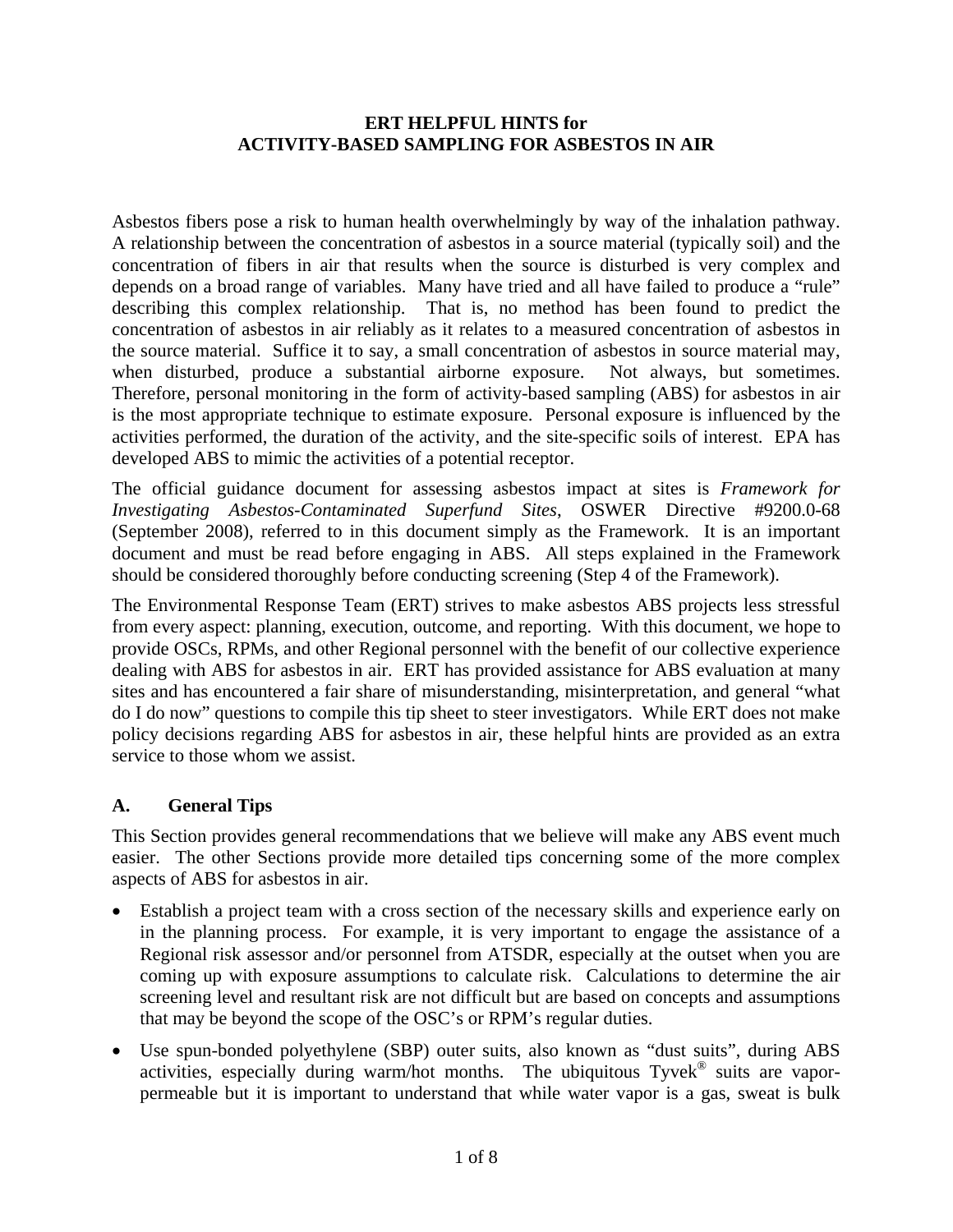water and moisture in liquid form. Therefore, liquid from the wearers sweat will accumulate inside the suit. SBP suits are breathable (water moves both ways unimpeded) and lightweight. SBP coveralls are used in the asbestos abatement industry and are protective against particulate matter and present a minor heat stress hazard when compared to  $Tyvek^{\circledcirc}$ suits.

- Have sufficient staff available to assign one person to equipment handling and pump calibration; one to assist the activity personnel with dressing out and performing the activity; and one person for data management.
- Utilize more than one person in the ABS activity and practice the backpack switching process in advance to assure a smooth transition during the actual timed activity.
- Instruct the activity personnel to perform the activity in a manner that represents "reality", and advise them that exaggerated and over-stressed behavior is counter-productive and may lead to overloading of the air filter cassettes. For example, raking should be realistic but not unnecessarily aggressive or repetitive; lawn mowing should progress at a usual speed, etc.

## **B. Conceptual Site Model and Decision Unit**

Guidance for the development of conceptual site models (CSMs) is available in USEPA's *Guidance for Conducting Remedial Investigations and Feasibility Studies under CERCLA* (USEPA, 1988) and USEPA's *Data Quality Objectives Process for Hazardous Waste Site Investigations* (USEPA, 2000). Note that examples of CSMs in these guidance documents focus on human health or ecological risk assessment concerns and may need to be modified to address additional, non risk-related environmental hazards.

It is important to develop the CSM early in the planning process and to carefully define the decision unit (DU) and the decision(s) which the data collected from the DU are expected to support (DQO process!). A DU is defined as a physical area of soil where a decision is to be made based on data specific to the targeted soil. Decision units are established so large-scale variability of soil conditions across a site will be adequately isolated and characterized through designation of separate DUs. DUs can be focused on areas of potential exposure as well as areas of contamination like backyards, play areas, a driveway, a former waste pile area, or a road. The appropriate type, size, shape and number of DUs for a given project is site-specific and must take into consideration the historical, current, and future use of the site and the specific type of environmental hazards posed by the targeted contaminants. Investigation objectives can change as a project proceeds and in some cases, additional or alternate DUs may need to be established. For example, DUs established for site characterization purposes may need to be refined for the remedial phase of the project to isolate high-priority areas.

An important goal of the site investigation is to estimate the representative, mean concentration of a targeted chemical for the designated volume of DU soil. In an ideal world, the entire DU would be analyzed as a single, laboratory aliquot. However, this is not possible in the real world.

The raking-screening protocol (Step 4 of the Framework) applied on a DU can be thought of as an exercise in incremental sampling. By raking the entirety of the decision unit, one is effectively averaging the very high contamination areas with the moderate and low contamination areas to end up with an area–weighted result that automatically provides the mean concentration of asbestos in air due to that activity. This is the easiest and most straightforward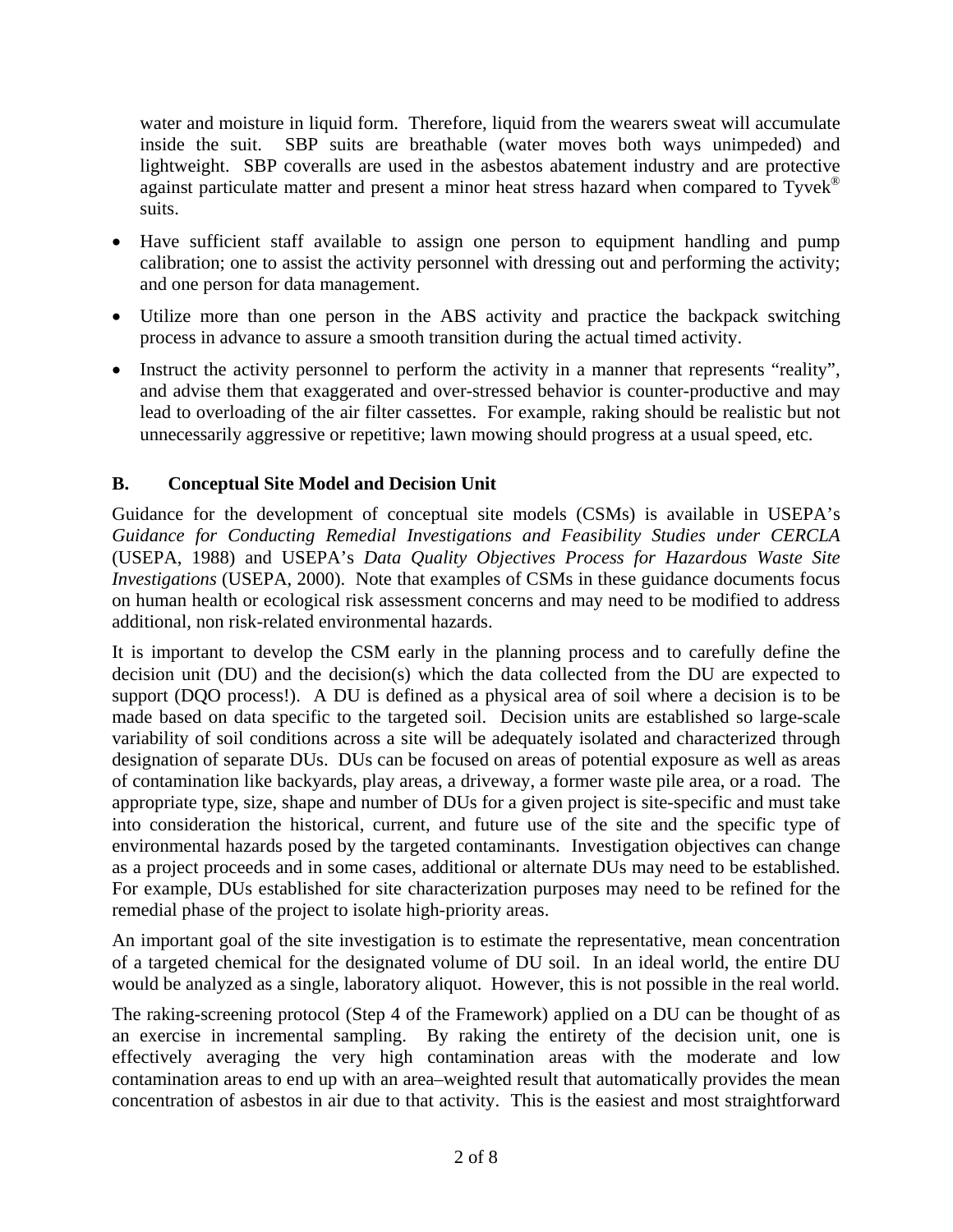method. Smaller-scale variability of asbestos concentrations within a targeted DU volume of soil does not normally need to be determined or evaluated, at least at the initial phase of an investigation when a screening risk level is not exceeded. If a greater resolution of contaminant concentration variability within the soil is in fact needed to address the objectives of the site investigation then, by definition, the DU is too large and the area should be re-divided into smaller decision units.

As an alternative, "representative" air samples are collected through ABS within a portion of the DU and submitted for analysis. The data generated are then used to make a decision for the entire volume of soil represented by the DU. This method assumes that the distribution of asbestos across the DU is fairly uniform and the mean asbestos content in one part of the DU is the same across the entire DU. This assumption may or may not be true. This is when the investigator has to rely on a robust CSM.

Establishing decision units early in the site investigation process helps to ensure that the objectives of a site investigation are clearly thought out and defined, well before screening or site specific ABS samples are collected. This aids in the preparation of an effective sampling and analysis plan and helps ensure that the data collected will be adequate to meet the objectives of the investigation. It is important to ask basic questions about the intent of a site investigation as potential DUs are identified and designated.

- How does the DU fit into the overall objectives of the investigation?
- How will data from the DU be used to address these objectives and what decisions will it inform?
- Have screening risk values been determined for the DU?
- What further action will be taken if the screening risk values are exceeded? If the values are not exceeded?

If you find yourself reducing the size of a decision unit down to a single, discrete sample (e.g., making removal/remedial decisions for individual sample points) then adequate thought has probably not been given to the objectives of the site investigation.

# **C. Perimeter Air Sampling**

The ERT SOP 2084, *Activity-Based Air Sampling for Asbestos*, states that perimeter air sampling should be performed to ensure that ABS activities do not result in excessive airborne asbestos emissions from the site. In practice, ERT usually collects air samples downwind of the entire site to ascertain if activities on the site are causing offsite emissions. Likewise, ERT usually collects air samples upwind of an activity to determine background asbestos concentrations or if there is an upwind source. Simply stated, ERT typically recommends that air samples be collected and analyzed to determine the concentrations of asbestos at a site's perimeter. These perimeter air samples are generally collected over the entire work day which allows for a large volume of air and a very low sensitivity value.

If the project team is interested in ascertaining whether an activity would affect anyone nearby, ERT recommends collecting air samples immediately adjacent to the perimeter of the area where the activity is occurring. Perimeter air samples such as these should be collected during the duration of an individual ABS event and therefore would involve a low volume of air and a high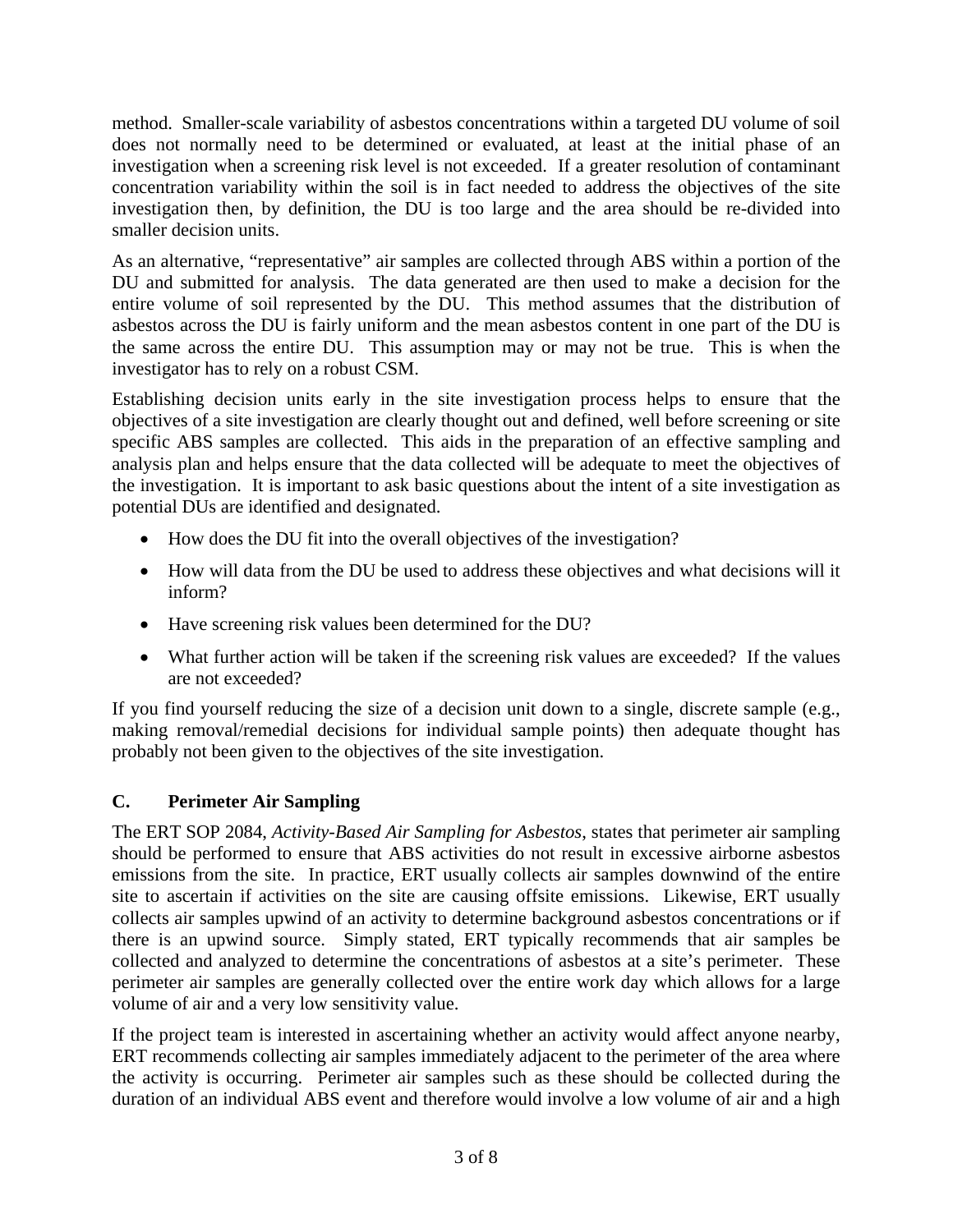sensitivity value. These air samples may provide a qualitative indication of whether or not an activity would expose anyone nearby to a possible asbestos inhalation risk.

Keep in mind, however, that either form of perimeter air sampling has some shortcomings. For example, windblown asbestos fibers may be highly directional and may not spread out laterally (i.e., the asbestos plume may go between the air samplers and no fibers may be collected on the filters). Also, in many situations, the wind changes direction due to daily shifts and seasonal changes or there may be little to no measurable wind present during sampling. These conditions may confound what is considered upwind/downwind or coming from background. Because of this, the ERT ABS SOP 2084 recommends that historical and real-time meteorological conditions be taken into consideration and recorded to assist in data interpretation. Unfortunately, in many cases, the meteorological data collected has shown that wind direction is highly variable and upwind and downwind directions are poorly defined.

To confound the issue even more, at several sites there have been asbestos fibers detected in both types of perimeter samples while the ABS personal air samples have had no observable fibers. The interpretation of perimeter samples such as these is very difficult and can lead to some spirited debate within the project team.

So where does this leave you and your project team? Simply put, perimeter air samples, even with the issues noted above can provide clues as to the possibility of a risk to anyone adjacent to an activity or the possibility of off-site asbestos fiber releases. It is recommended that perimeter air samples not be used directly for risk assessment, but rather as a qualitative indication of the presence or absence of asbestos fiber migration due to a site activity.

In the end, any asbestos fiber detection in perimeter air samples would need to be considered from both a public perception and a site management perspective. Each project team should weigh the value of collecting perimeter air samples against the cost when developing the data quality objectives. While ERT generally recommends the collection of perimeter air samples at site boundaries and around ABS activities, they may not be necessary or appropriate at all sites depending upon the site-specific sampling objectives.

## **D. Sensitivity, Detection Limit, and Reporting Limit**

One issue that ERT is repeatedly asked to provide guidance on involves the determination/selection of an analytical sensitivity value. Before starting any ABS work, the required analytical sensitivity should be determined and included in Sampling and Quality Assurance Project Plans. Do not simply rely on the information provided by the analytical lab in their quote proposal. The best approach is for the project team, including risk assessor, to meet before preparation of the QAPP and decide *a priori* (and consistent with the Data Quality Objective process for site investigation) what fiber concentration in air will yield a risk value of interest, whether it be  $10^{-4}$  or  $10^{-6}$ , or some other risk level. Not all EPA Regions (or States) evaluate risk in the same manner so it is important to involve the risk assessor ahead of time (before you mobilize to the field and collect samples or find a laboratory to analyze samples).

Some confusion persists regarding the word "sensitivity"; at least in relation to asbestos filter microscopy. Asbestos analysis consists of counting fibers (or structures, it's not that important a distinction here). Counting fibers produces an integer (whole number) or nothing. *Sensitivity* is a discrete variable while *limit of detection* (or detection limit) is continuous. With sensitivity,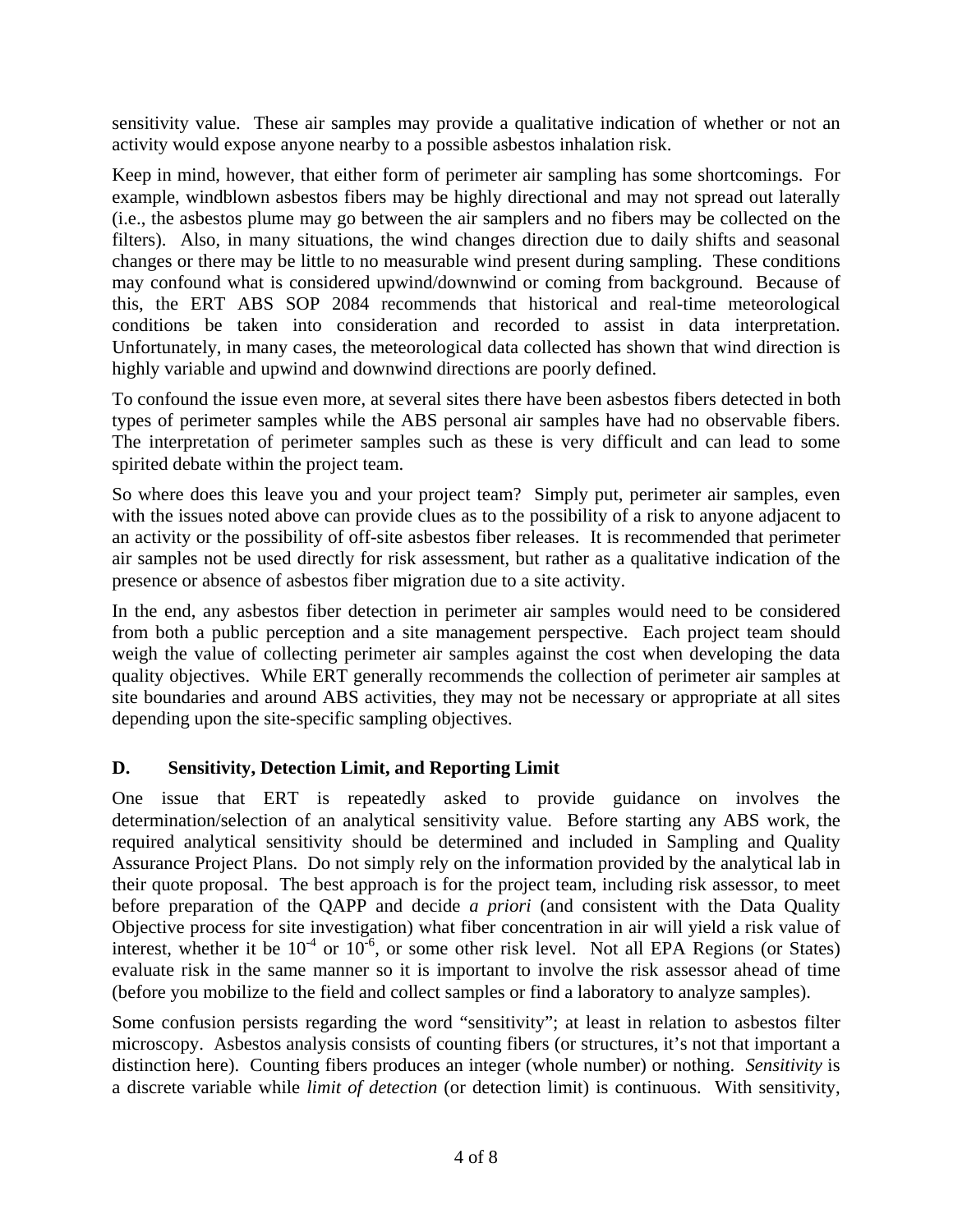there is no "gray area". Either a fiber is present in the optical field or it isn't. Stated simply, the concept of "below the limit of detection" does not apply exactly to asbestos filter microscopy.

For other analytical methods, for example, gas chromatography, the detection limit is the smallest amount of a contaminant that can be measured reliably. Values measured below the detection limit are "flagged" because although the contaminant is present, it is not possible to accurately quantify. However, with asbestos filter microscopy, either a fiber is observed or it is not. For this reason, it is intuitive that there is no substantive difference between "sensitivity" and "detection limit" when discussing asbestos microscopy. So to keep things simple when "messaging" to the public which may be familiar with the concept of "detection limit", it would be sufficient to state that no asbestos was observed above the detection limit when explaining a result of no asbestos fibers detected at a calculated sensitivity.

As explained in the Framework, a risk-based action level for asbestos in air is the concentration of asbestos in air that corresponds to a specified risk level for a specified exposure scenario of concern. This action (or screening) level for asbestos in air is an appropriate metric for making the determination of whether a response action, no action, or further, more detailed investigation at a given site is warranted. So, before sampling, you must determine what sensitivity value must be obtained from the laboratory in order to evaluate whether or not the air action level has been exceeded. In other words, you don't want to receive data from the lab where the sensitivity was so high that you can't determine if an unacceptable risk is present.

For asbestos filter analysis, in principle, the sensitivity value for any sample of air with a given volume can be reduced to any value desired simply by examining more of the sample (i.e., by counting more grid openings), and there is no inherent (hypothetical) limit imposed by the instrument. Looking at more grid openings decreases the sensitivity value (i.e., 0.01 to 0.001) and by corollary lowers the limit of what can be detected. The alternate method of reducing the sensitivity would be to increase the volume of air collected but this often leads to filter overloading which is discussed in the next section.

Many Regional risk assessors have suggested that a sensitivity value of no greater than  $~0.001$ f/cc be used since this equates to a default Baseline Residential Exposure (BRE) risk of 1 in 10,000 or  $10^{-4}$ . The BRE assumes exposure to a resident 350 days a year, 24 hours a day from birth to 30 years old. This is a very conservative approach and arguably an unlikely exposure scenario in most settings. While it is possible in theory to continually decrease the sensitivity value by counting more grid openings, it may not be economically feasible or reasonable. The cost difference between analyzing an asbestos air filter to a sensitivity of 0.001 f/cc rather than 0.01 f/cc may be too high for your budget, depending on the quality of the sample.

To demonstrate, consider the following that is based on the analytical subcontracting of ERT's contractor over the past few years. The typical analytical SOW will require the laboratory to examine up to 10 grids with the precise number included in the standard per sample fee. The majority of the labs have included a charge of \$6-\$10 per grid for additional grid openings counted over 10. Counting rules for analysis generally will cease counting at 100 grid openings. So while your base analytical per sample fee may be \$100, at \$6-\$10 per extra grid when stopping rules apply (point at which the microscopist can stop counting fibers = end of analysis) and up to 100 grid openings are counted, you might pay up to an extra \$900 and still have "none detected" reported or a value that is less than the sensitivity. Again, this is an issue that should be discussed with the project team before any ABS samples are collected.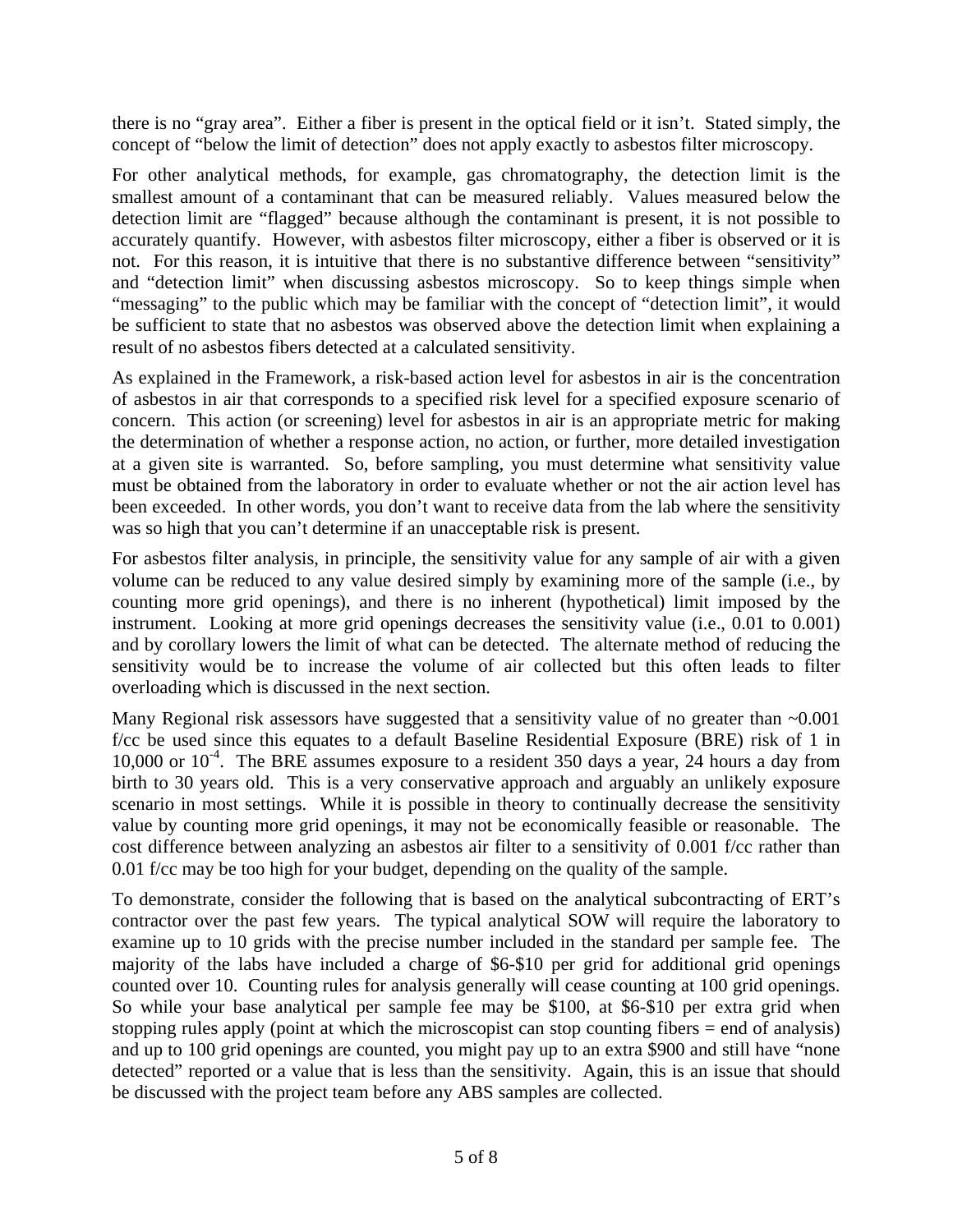Prior planning will help prevent unnecessary and excessive costs for analysis and potentially unusable data. Due to the nature of risk assessment, the risk assessors will make a number of assumptions regarding the site and it may serve you well to understand the reasoning behind these assumptions to ensure they match your project objectives. Ask questions and get answers and gain understanding. Will the risk assessors use a mean and maximum fiber value for their assessment? What scenarios will be useful in assessing risk for the likely population of concern? For example, if the site is a mine does it make sense to do a "child digging scenario"? If the site is a railroad siding does it make sense to calculate risk for a child starting at birth? How much effort will be involved to examine scenarios that will intuitively produce no measurable risk like standing or sitting for prolonged periods? It is important to be realistic in your planning and choose scenarios that make sense or time, energy, and funding may be needlessly wasted.

#### **E. Filter Overloading**

The sampling method used to collect asbestos fibers in air is an extension of the NIOSH nuisance dust method that uses an air filter with an open face cassette. In their traditional incarnation, NIOSH sampling methods anticipated a preponderance of contaminant with little if any interfering matrix. In most situations you will encounter, the conditions will be exactly the opposite; there will be an atmosphere skewed toward mostly interfering matrix with a small concentration of asbestos fibers. Simply said, far more non-asbestos particulate than asbestos fibers will be present on the filter. Sampling under these conditions makes it easy to overload the sample filter with particulate matter.

The recommended analytical method for asbestos air samples, ISO 10312, states that the direct preparation analytical method cannot be used if the general particulate loading obscures more than 10% of the filter. Usually, EPA directs the laboratory to waive the 10% value and instead stipulates an acceptable value of 25%. If the particulate loading is over 25%, the indirect method, ISO 10374, is used for the analysis. The direct preparation method is simpler, faster, and less expensive than the indirect method. It also avoids problems with data interpretation and over-estimation of exposure from sampling frangible fibers/structures that may disassociate under sonication during filter preparation using the indirect method. Measured fiber concentrations have been shown to be significantly higher for chrysotile (up to 2,000x) when an ultrasonic treatment is applied during the indirect preparation process (Kauffer, 1996). However, amphibole asbestos does not appear to show a similar problem of equal magnitude.

Also note that some Regions and/or regional risk assessors prefer not to use indirect method results for quantitative risk assessment purposes but may use the results for a qualitative judgment in decision making. The project team should determine its position on filter overloading and the use of indirect values when setting up the sampling and analytical approach.

## **F. Flow Rate Considerations**

Sampling larger volumes of air and/or analyzing greater areas of the filter media can theoretically lower the analytical sensitivity value. Of course, doing either of these can lead to increased filter loading or increased analytical costs. There is a definite tradeoff between improving sensitivity through larger sample volume (cheaper than counting more grid openings) and the downside of increasing the potential for overloading (the subject of Section E). For sites with the possibility to entrain a lot of non-asbestos particulate (dirt/dust), the sample collection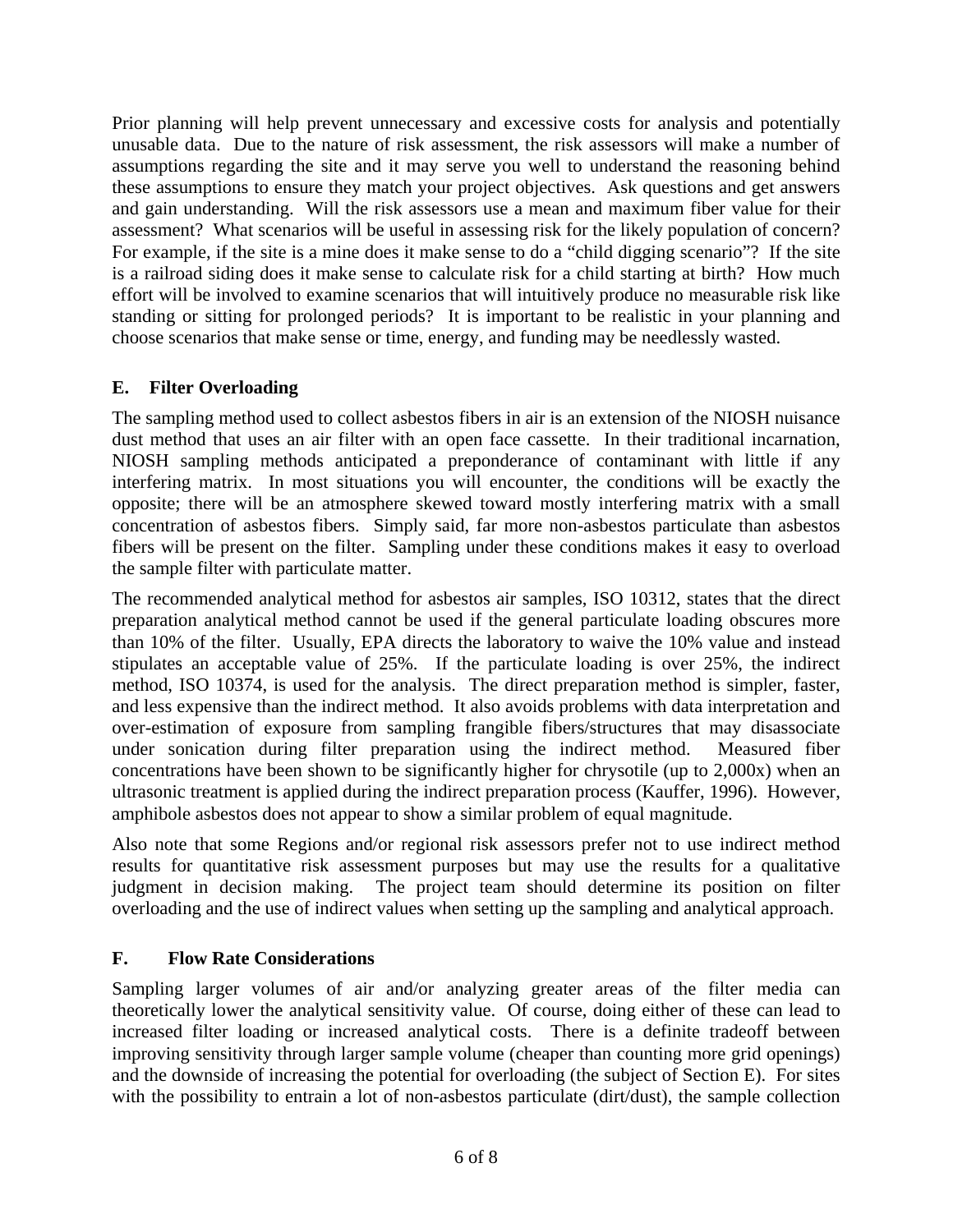flow rate may need to be decreased in your attempt to avoid overloading the sample filter. As discussed, too much particulate in the presence of a very small amount of asbestos inevitably obscures fibers that may be present.

Therefore, it may be more efficient to collocate two sampling trains using different flow rates and collect a high- and low-volume of air. This increases the likelihood that at least one of the two samples can be analyzed using the direct preparation analytical method rather than losing the sample due to overloading or having to analyze by the indirect method. However, the disadvantage of this approach is a potential reduction in representativeness of the sample for the exposure of interest.

It is not possible to design a rigid decision matrix for deciding the best sample collection rate. While the use of two sampling trains has worked for some in the past, it is also possible that the low-volume sampling train may also become overloaded with particulate. Therefore, it is best for the project team to develop an early strategy to assess the proper flow rate to avoid overloading.

One strategy for assessing the likelihood of filter overloading is doing a "dry-run" ABS event. It is easy to observe the degree of loading simply by looking at the filter. If the filter appears to be "dirty" or discolored, it is probable that it is overloaded with extraneous particulate matter. It is even possible to have a phase-contrast (PCM) microscopist on site to examine the filters. Using the onsite microscopist, it was easy to determine that a sample collection rate of 3.0 lpm was most effective at one site while riding ATVs on dusty soil, while elevated soil moisture and low available particulate on another site permitted a higher sample collection rate of 5.0 lpm. Collecting a required volume of air to meet the sensitivity required to meet the data quality objectives is simply a matter of flow rate multiplied by time.

#### **G. Difference between Screening (Step 4 of the Framework) and Site-Specific Activity-Based Sampling (Step 5 of the Framework) Scenarios**

ERT has observed substantial misunderstanding regarding Step 4 of the Framework as it applies to sites without plausible current or future activities. First, Step 4 is a screening procedure using a "worst case" activity to disturb soil. The idea is a worst-case soil disturbance will entrain asbestos from the soil in the air and make it available for an inhalation exposure. If the air value is above the screening level risk, there may be more investigation (Step 5 of the Framework) using activities that are plausible at the site. There may be no further action at the site if the risk is below the screening criteria.

Step 4 of the Framework is a corollary method for determining if asbestos in soil is releasable; that is, a relationship between an activity onsite and asbestos becoming entrained in air as a result. It has been demonstrated that trace amounts of asbestos in soil are almost always releasable when a very aggressive method of disturbing soil (such as raking for several hours) is employed. Suffice it to say then that a reported soil concentration of "trace" by polarized light microscopy (PLM) is equivalent to Step 4 as means to determine if there is enough asbestos in the soil to exceed the default air action level of  $10^{-6}$  risk ( $> 0.00001$  f/cc in air), although it may be difficult to achieve because of issues related to overloading and cost. If soil data indicate the concentration is "trace" by PLM, it makes sense to skip step 4 and proceed to step 5, "assessment by site-specific scenario".